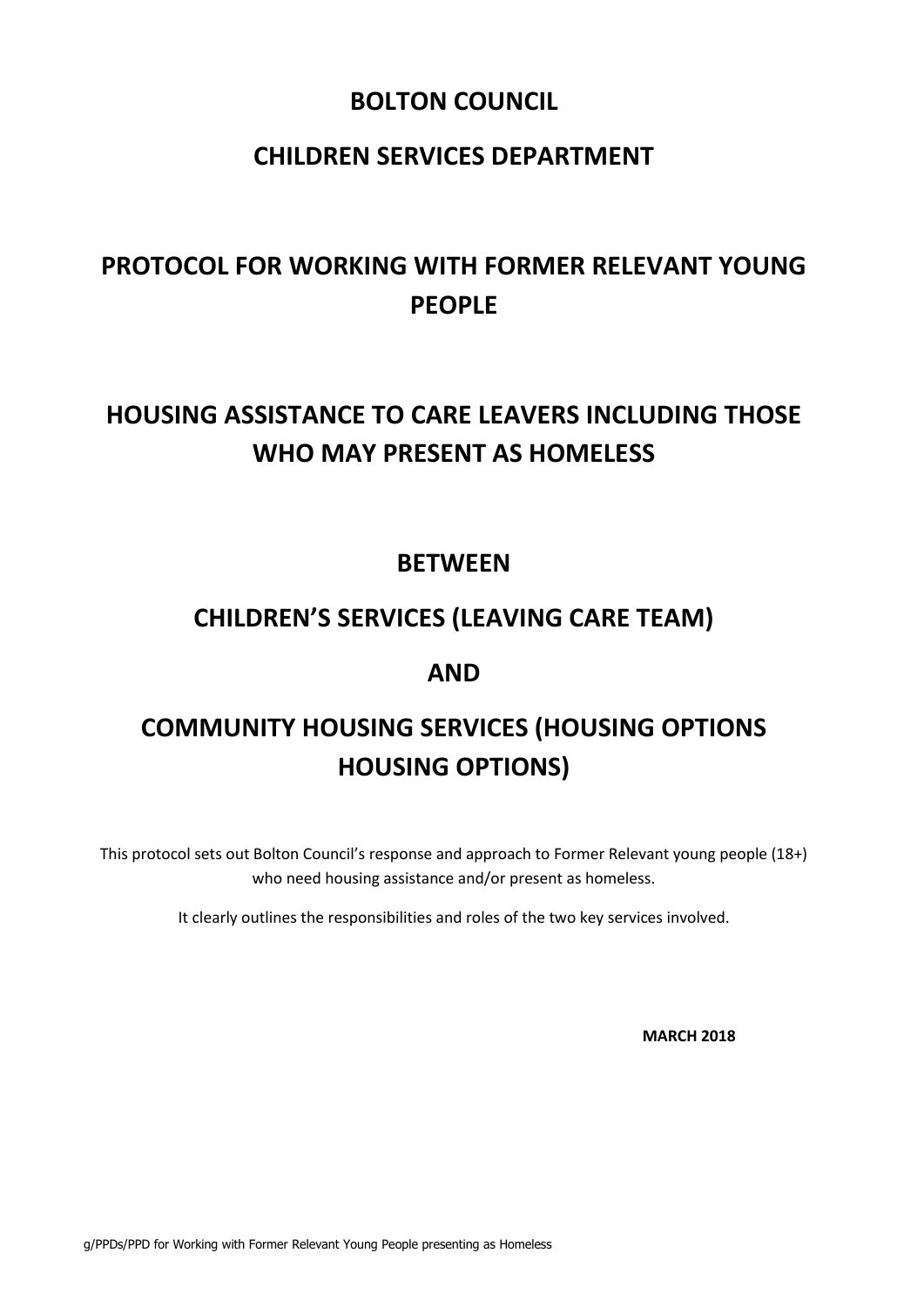#### **1. Introduction**

This guidance sets out the Local Authority's approach to Former Relevant young people. Former Relevant young people are 18 or over up to the age of 25 and were previously Eligible and Relevant under the Children (Leaving Care) Act 2000. Bolton's Children's Services are responsible for providing advice and support to this group of young people. There are two specific areas where Children's Services and Community Housing Services will share responsibility and work together:

- Where Former Relevant young people are applying for housing priority on the Homes For Bolton Housing Register;
- Where Former Relevant young people are at risk of or experiencing homelessness

This Protocol sets out the role of both Children's Services and Community Housing Services (Housing Options) in respect of the above two areas.

Community Housing Services (Housing Options) will work jointly with Children's Services (Leaving Care Team) with any Former Relevant young person that Bolton Leaving Care Team are providing a Leaving Care Service to. It is acknowledged that Former Relevant young people as a result of earlier disadvantage and the challenges they face may not make decisions in their best interests. Therefore, professionals involved with Former Relevant young people have to persist to engage them to work towards positive outcomes. It may mean this group of young people need more than a single opportunity to achieve a successful transition into housing stability.

#### **2. Local Authority Responsibilities**

2.1 Bolton Council recognises that it has a clear responsibility towards Former Relevant young people including those who are homeless and wishes to discharge those responsibilities to the best of its ability. Both Community Housing Services and Children's Services share in both that responsibility and commitment.

The Local Authority has a number of responsibilities under both the Leaving Care Act 2000 and Housing Legislation (including the Housing Act 1996 part VI and VII as amended by the Homelessness Act 2000 and Homeless Reduction Act 2017).

- 2.2 Under the Leaving Care Act 2000 we should:
- (i) ensure that young people leaving care have access to a range of accommodation and the support and skills to maintain themselves in their accommodation;
- (ii) ensure that there is necessary support offered to care leavers in the event of crisis;
- (iii) have a multi-agency response to meeting the needs of leaving care young people.
- 2.3 Under the Housing and Homelessness legislation the Local Authority has a duty to prevent homelessness occurring, offer housing options, advice and assistance and where homelessness does occur to assist and relieve homelessness with securing suitable alternative accommodation as appropriate. This may be on a temporary/interim basis and/or with a view to longer term rehousing.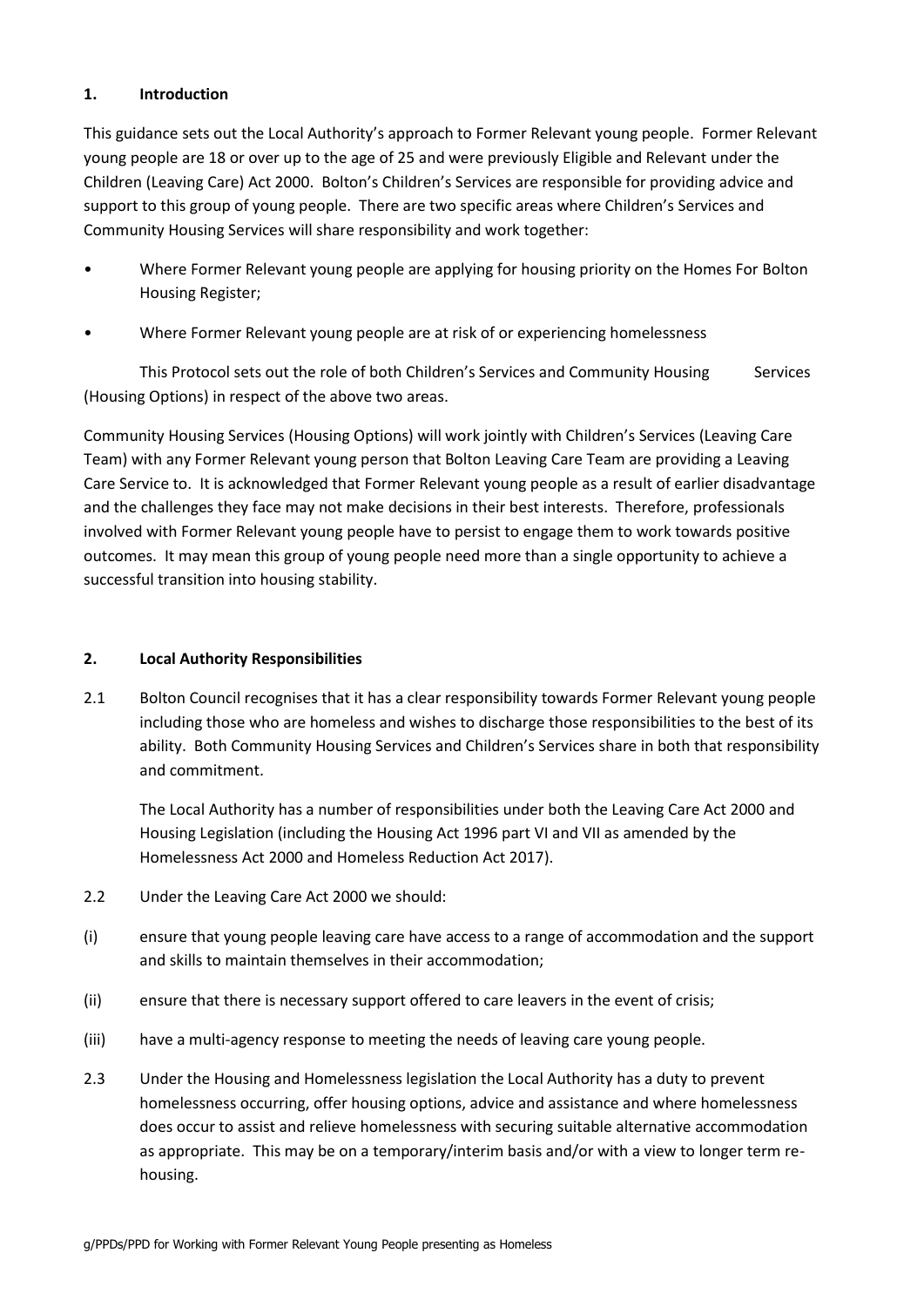- 2.4 Homelessness assistance is subject to an investigation that there is no other accommodation that the young person might reasonably occupy; to assess their circumstances; to provide assistance in the prevention and relief of homelessness; to provide assistance through a personal housing plan in order to do so; and where relief duties have been exhausted, to assess and offer appropriate assistance under any 'main duty' homelessness requirements (including that the person did not make themselves intentionally homeless; and that the person has a 'local connection').
- 2.5 Even if, for one of the above reasons, the person is not considered a responsibility of Community Housing Services ('the housing authority') for rehousing, they may still be entitled to temporary accommodation pending the investigation and advice and assistance in securing more appropriate alternative accommodation.

#### **3 Bolton's Approach**

- 3.1 Bolton Council seeks to apply the above legislation in a way, which recognises that different care leavers have needs requiring individual responses. Both the Leaving Care and Housing Options teams have cross-cutting responsibilities and both teams recognise the council's ongoing responsibilities as corporate parent. There is also recognition that both teams bring particular skills and avenues of assistance to care leavers seeking help.
- 3.2 Where difficulties arise with a planned approach there may be need to offer homelessness assistance. This assistance may involve: interventions to prevent homelessness; provision of emergency/temporary accommodation; referrals to secure supported/resettlement accommodation; and help to find alternative accommodation either through the housing register or with advice and support into the private rented sector. As a first course of action the Local Authority will deal with a young person's immediate need for accommodation.
- 3.3 Where a return to their last accommodation is not possible the Local Authority will help young people find and retain accommodation elsewhere.
- 3.4 Where situations of homelessness occur the Local Authority recognises that this is often accompanied by other problems and also creates many of its own. It is important to recognise and help with these problems, which may be even more serious than that of accommodation.
- 3.5 The authority also recognises that the histories, behaviours and risks associated to some care leavers may severely limit the options and assistance available in particular individual circumstances.

Both teams will work together to explore and open up possible options for assistance even in situations where duties to assist may have been fulfilled and discharged. Provision of assistance where options have been exhausted and duties discharged cannot be guaranteed and will depend on individual circumstances.

3.6 Community Housing Services and Children's Services Leaving Care Team work closely together in trying to help young people. However, they do have different powers and duties and often young people may need to engage with both services in order to meet their needs.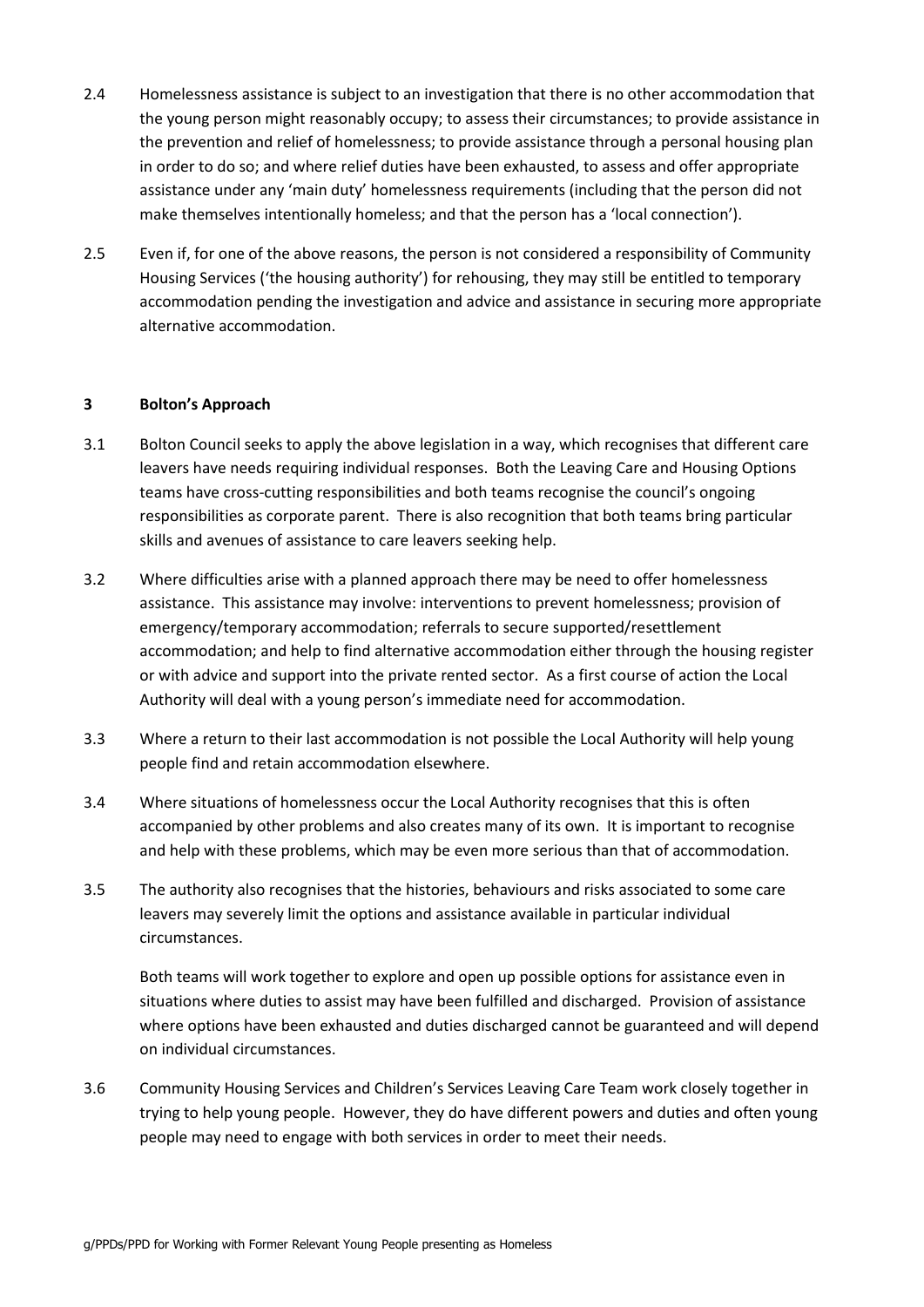#### **4 Role of the Children's Services Department**

- 4.1 The transition from childhood to adulthood and independence is recognised as a lengthy process and one in which a young person requires individual support. It is understood that not in all cases will this transition be smooth.
- 4.2 Children Services (Leaving Care Team) work with Eligible/Relevant young people in order to try to ensure that they develop the necessary skills to secure and maintain suitable accommodation identified as appropriate to their needs. Assessment and identification of needs in this area is highlighted through the Pathway Plan process, which is regularly reviewed and updated.

Former Relevant young people will have had the opportunity to engage in their Pathway Plan and in making plans for an organised and planned transition into independent living. However, due to the difficulties faced and experienced by Former Relevant young people, homelessness may be an unwanted outcome that will need to be addressed.

- 4.3 Former Relevant young people will be living in a variety of accommodation situations ranging from ex-foster carers through to their own tenancy. Therefore any accommodation breakdown will require an individual response.
- 4.4 Despite engagement with the Pathway Plan and continuing work leaving care young people continue to be over-represented in the category of young homeless people.
- 4.5 In the majority of situations there will be evidence that a Former Relevant young person's accommodation is either fragile or at risk. In these cases work must be undertaken by the Leaving Care worker and Former Relevant Young Person to try and address the presenting issues in order to stabilise the accommodation. A Young Person's Action Meeting will be called in order to clarify roles and actions. It may be appropriate that Housing Options Officers are invited to these meetings along with other agencies working with a Former Relevant young person.
- 4.6 If a Former Relevant young person is living with family/friends or ex-carers one response may be a referral to the Time 2 Talk project (which is a service managed with Community Housing Services). This is a mediation service for young people at risk of homelessness. The Time 2 Talk service will try to engage with the young person and the other party in order to effect an improvement in their relationship which either may prevent homelessness or may result in a return home. Although a return home in most cases would be the preferred option it is recognised that this may not always be possible. A referral to Time 2 Talk will still be relevant as a positive outcome would be for the parent/carer and young person to maintain and improve their relationship which may result in ongoing support to the young person.
- 4.7 In cases where the breakdown of accommodation is an emergency situation or where no resolution seems possible then a referral to the Housing Options service should be made for a joint assessment.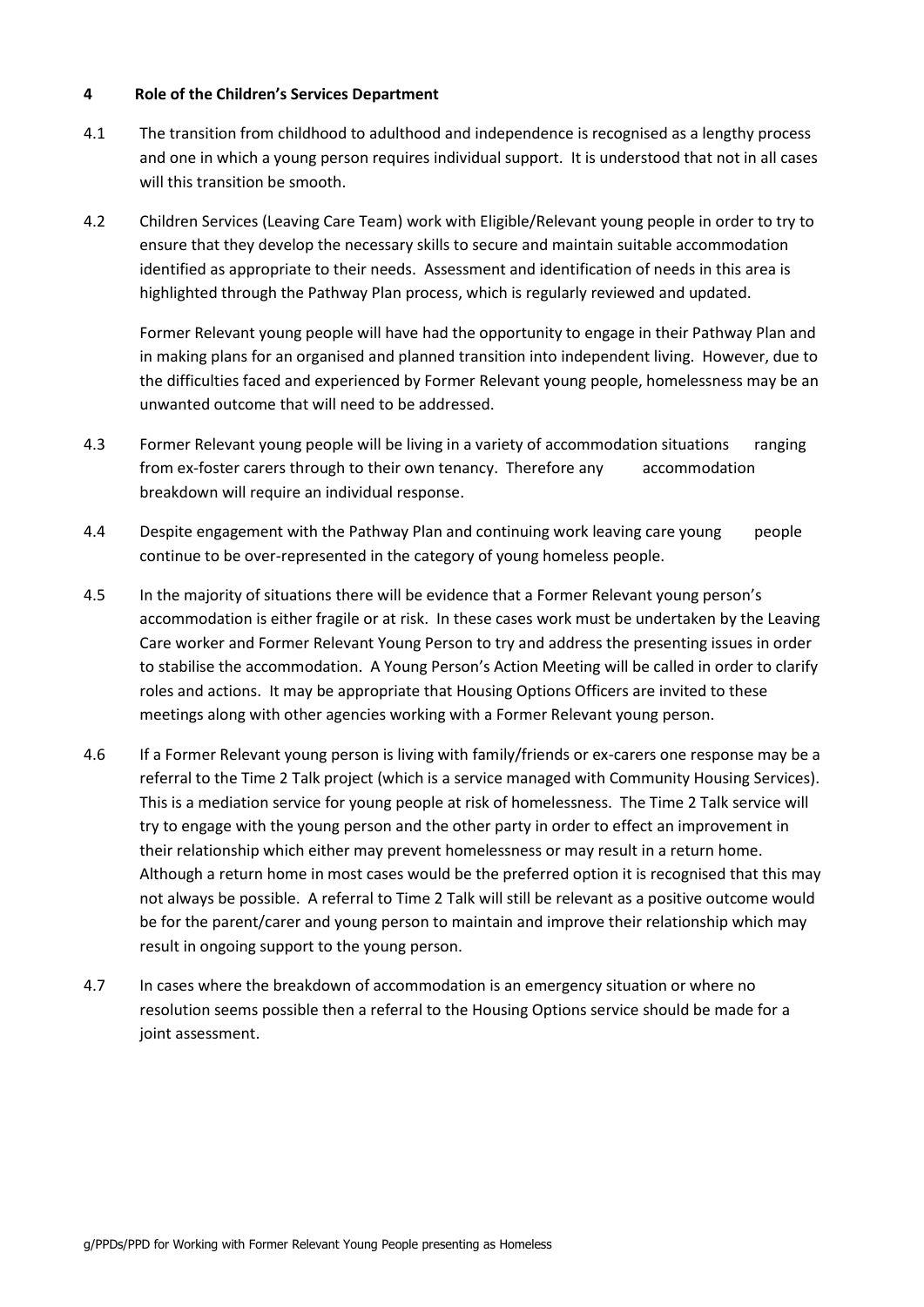#### **5 Role of the 'Housing'/Community Housing Services**

#### **Applying For Housing Priority**

- 5.1 Assistance with housing and move-on from care will be offered to young people in a planned way so as to avoid the need for emergency assistance or homelessness intervention. The Leaving Care team can make planned referrals for priority re-housing through the Homes for Bolton housing register or by planned placements in one of several young person's resettlement supported housing schemes. Once ready for move-on, again this will be dealt with in a planned way through assessments for priority through the register.
- 5.2 Where assistance is being sought to move-on a care leaver in a planned way, there are formal referral arrangements between the Leaving Care team and the Principal Housing Options Officer for care leavers up to 25 years of age (including those who have remained in higher education). Cases where continued support and involvement is being actively provided by the Leaving Care team and engaged with by the young person a request can be made for the prioritising of that young person's housing application. Such referrals may be made in order to prevent homelessness or enable move on from being looked after. Relevant information from the pathway plans detailing support needs/provision and engagement will be made available as part of this referral. Referrals are considered on the basis of their preparedness for move-on and ability to adequately maintain a tenancy (with support). Ultimately allocation decisions will be made by partner social landlords and will need to be satisfied as to the individual being 'suitable to be a tenant'. (Appendix A).
- 5.3 Care leavers who have secured medium term resettlement accommodation through a supported housing provider may also be referred for assistance with priority move-on through the housing register, again subject to satisfactory engagement and provision of support to enable an appropriate move-on into independent accommodation.

#### **At Risk Of/Experiencing Homelessness**

- 5.4 Where difficulties arise and a Former Relevant young person is in a situation of being homeless or threatened with homelessness, Housing Options will work with the Leaving Care team in the first instance to help prevent or delay the loss of any accommodation if possible and appropriate. The Housing Options team will deal specifically with the accommodation needs, providing assistance to the Leaving Care team in addressing the early needs of a young person's homeless presentation; assist with provision of temporary accommodation and to prioritise the young person's housing application for move-on accommodation where appropriate.
- 5.5 From 3rd April 2018, any presentation for homelessness assistance will be considered within the scope of the amended Part vii Housing Act 1996 (amended by Homeless Reduction Act 2017) requiring provision of assistance to prevent homelessness within 56 days of a threat of homelessness; and where homelessness occurs, to provide assistance to relieve homelessness including through the use of a Personal Housing Plan and provision of temporary accommodation assistance as appropriate, for a period of 56 days. (The former 'prevention' duty not being subject to any local connection considerations, though being taken into account when considering 'relief' duty assistance.)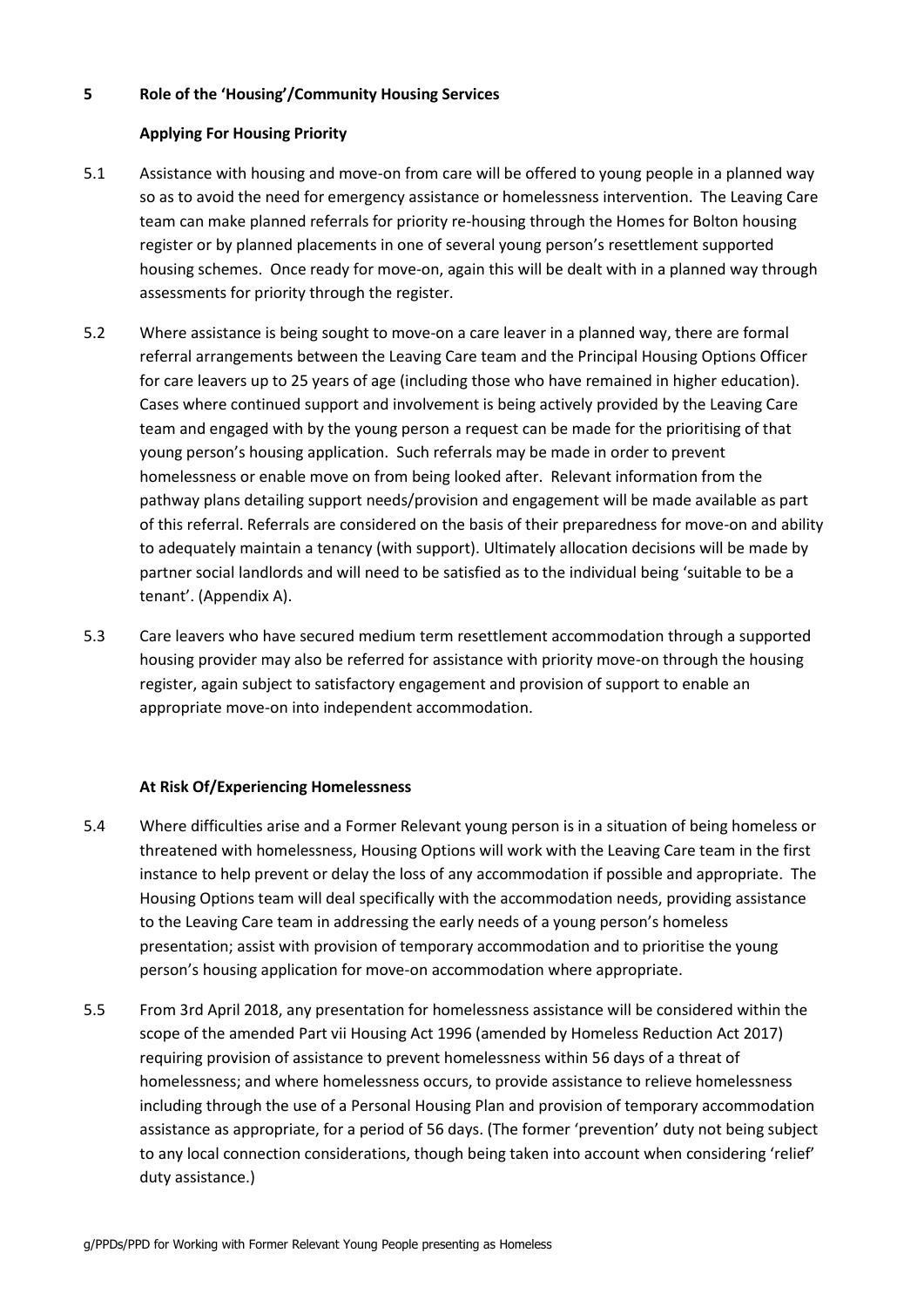- 5.6 It is noted however that that once prevention and relief duties are exhausted any further homelessness assistance is subject to the usual 'main duty' tests to determine what if any duty is owed to the applicant. This will include consideration of any other accommodation that the young person might reasonably occupy; that the person did not make themselves intentionally homeless; and that the person has a 'local connection'.
- 5.7 The Leaving Care Team will need to contact the Housing Options Team and share information about the placement breakdown of the Former Relevant young person. Housing Options will then offer a homeless interview at the earliest possible opportunity. It is expected that the Leaving Care worker will accompany the Former Relevant young person to this interview in order to ensure all relevant information is shared. If this is not possible then the Leaving Care worker must ensure that this information is shared as soon as possible and preferably before the interview.
- 5.8 This joint assessment process will be triggered by the Leaving Care Team submitting a Leaving Care pro-forma to Housing Options (see Appendix B). Once the pro-forma is received then an interview that is convenient to the young person, Leaving Care Team and Housing Options will need to be arranged as a matter of priority.
- 5.9 Housing Options will provide emergency accommodation for the Former Relevant young person if necessary and appropriate. The decision as to what form this accommodation will take will be made by Housing Options but this will be informed by the information shared at interview. Issues of intentionality, earlier discharge of duty or any other inappropriate behaviour or unacceptable risk associated with the young person's behaviour, lifestyle or lack of engagement may affect whether there is a requirement to do so and/or the nature and suitability of accommodation available.

Housing Options will work with the Leaving Care Team in the referral to and securing of resettlement accommodation at projects such as Bolton Young Person's Housing Scheme, Sarah Lodge, Fleet House, Muamba House, and Chorley Old Road (see Appendix C). If appropriate Housing Options can support the registration and prioritising of a housing application through Homes for Bolton for move-on accommodation.

- 5.10 The purpose of the joint assessment is to ensure that the needs of Former Relevant young people who are homeless are met and that they receive appropriate priority within the accommodation projects. It is recognised that some young people will present with difficult and chaotic behaviours, and may struggle to be accepted onto any accommodation project. The joint assessment process will highlight these difficulties and help to identify and secure a support package from appropriate agencies in order to help a Former Relevant young person secure and maintain accommodation.
- 5.11 The Leaving Care team and Housing Options recognise that emergency temporary accommodation is not a long term solution and that it can have a negative impact on a young person's wellbeing. Therefore any Former Relevant young person being placed in emergency temporary accommodation for a significant period of time will have an assessment of risk and vulnerability. This will inform the level of contact that is required with this young person and enable welfare monitoring to take place.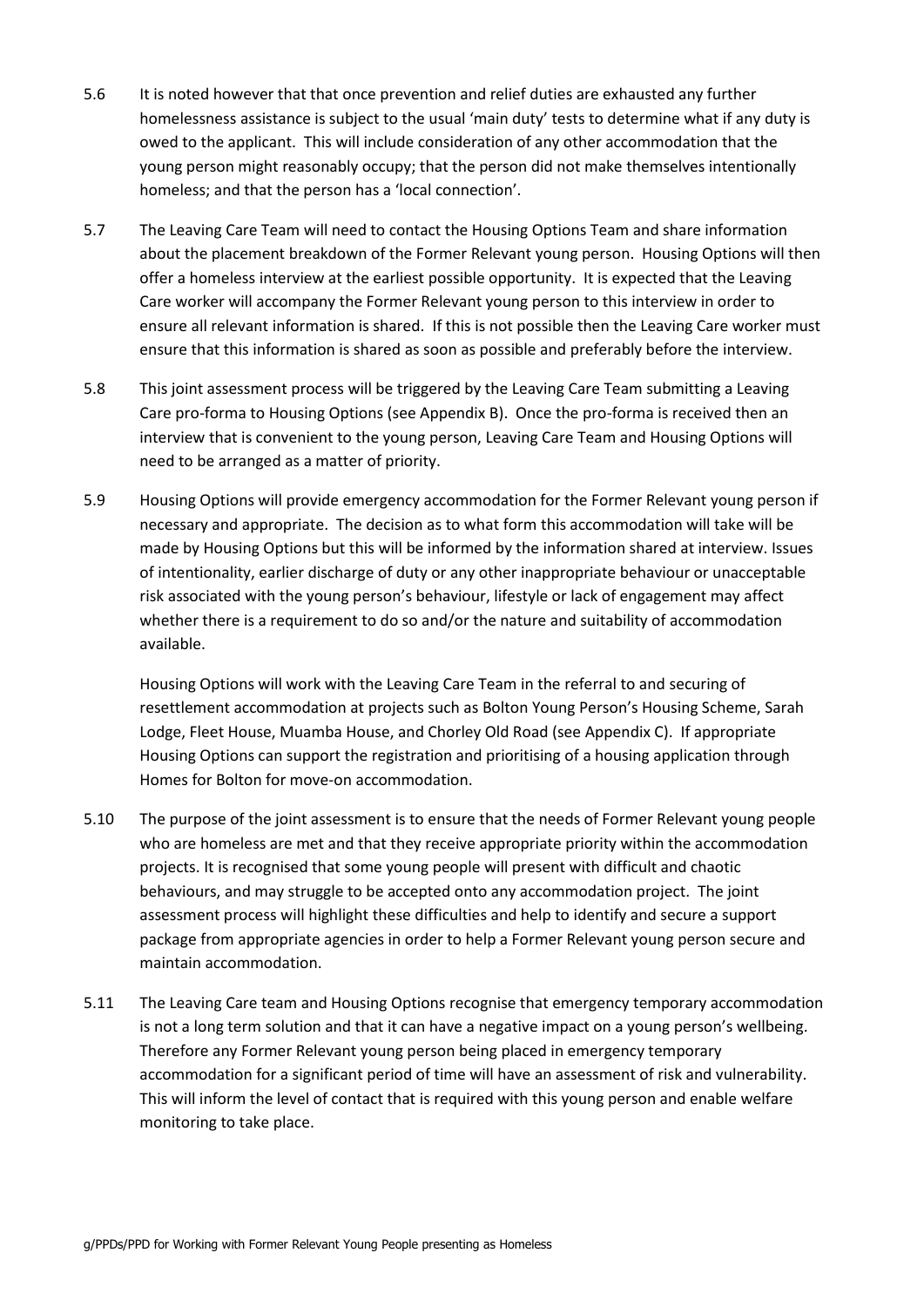5.12 If a Former Relevant young person is deemed to have lost accommodation through their own behaviour then Housing Options will consider each case on an individual basis taking into account the information shared by the Leaving Care worker, accommodation history, particular circumstances leading up to the loss of accommodation and bearing in mind Bolton Council's collective corporate parenting responsibility.

Whilst there may be individual cases in which a discharge of duty will be the only appropriate response under housing legislation, before any decision is made by Housing Options to discharge their duty to such Former Relevant young people the Principal Housing Options Officer and Leaving Care Team Manager will discuss the case and look at identifying a way forward.

The options are available may include:

- ➢ Calling a Young Person's Action Meeting to identify a plan that would ensure continued multi agency involvement including Housing Options;
- $\triangleright$  That although temporary duty may have been discharged, Housing Options may continue to work with Leaving Care Team to secure long term accommodation for the Former Relevant young person.

These options take into account any significant changes in the young person's circumstances, any associated behaviour or risks and improvement in engagement and acceptance of personal responsibility for their situation.

- 5.12 It is agreed that Housing Options will review the position with individual Former Relevant young people even when they have persistently presented as homeless and have lost accommodation through their own actions or behaviour including where duties to that young person have been discharged. This may not result in the provision of temporary accommodation but will inform an assessment of need. Having completed their assessment of need for this young person Housing Options may ask for a Young Person's Action Meeting to address concerns and consider what if any further assistance may be offered.
- 5.13 This joint process including interviews and assessment of need will help to identify any unmet need of a Former Relevant young person and ensure that appropriate accommodation is identified and secured. It is acknowledged that young people can lose accommodation for a variety of reasons and that it may be necessary for a young person to agree to engage with other services in order to have their accommodation needs met for example, Connexions, 360, Probation, mentoring service etc.
- 5.14 Former Relevant young people can also seek advice and assistance with any housing related problem or difficulty as well as assistance with securing alternative private rented accommodation by accessing Housing Advice Service.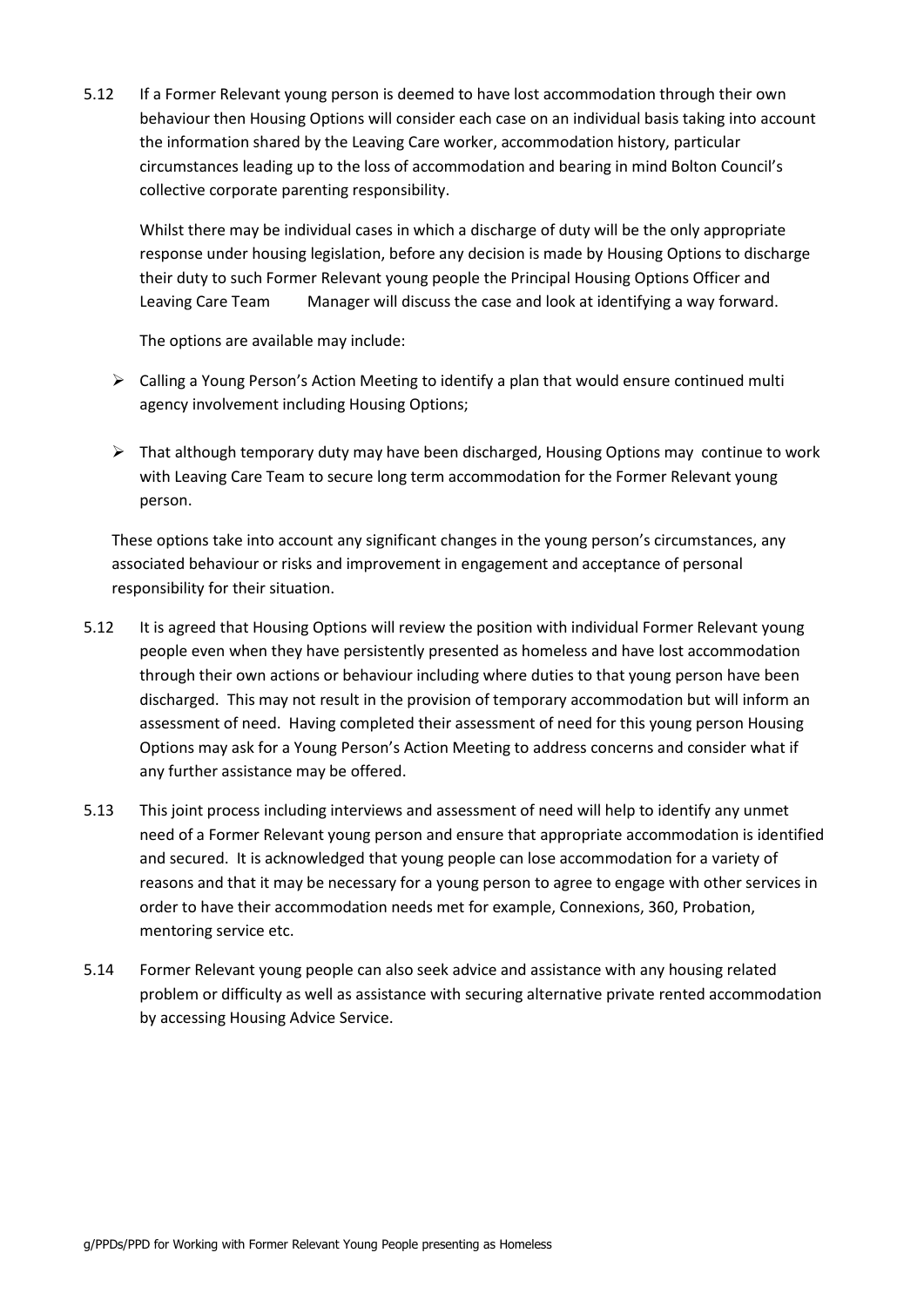#### **On Release From Custody**

- 5.15 Housing Options have a prison release protocol with a number of prisons and therefore Leaving Care Team workers need to inform Housing Options of the name of the young person, the prison they are in and the expected release date at least one month prior to release. Housing Options will then liaise with the prison as appropriate. It is important the young person in prison is referred to the prison's Housing Advice Worker in a timely manner.
- 5.16 It is essential the young person presents to Housing Options on the day of their release in order to secure temporary accommodation. If, because of distance, this is not possible it has been agreed Housing Options will fund one night's emergency accommodation organised and arranged by the Leaving Care Team on the understanding that the Former Relevant young person presents at Housing Options on the following day.

#### **6. Conclusions**

- 6.1 Assistance with housing and move-on from the looked after system will be offered to Eligible and Relevant young people in a planned way so as to avoid the need for emergency assistance or homelessness intervention. It is however recognised that in some circumstances young people may be threatened with homelessness or become homeless and that this can have a destabilising effect on a young person's life and opportunities. A Former Relevant young person's life experiences will impact upon their positive outcomes and behaviour and this may result in a delay in securing and maintaining accommodation appropriately. There is a commitment from Children Services and Community Housing Services to ensure that Former Relevant young people presenting as homeless are met with a service that will meet their needs, both accommodation and welfare.
- 6.2 It is recognised that a young person's needs cannot be met by the Local Authority in isolation and therefore referrals, liaison and joint working with young people's services in Bolton will be a significant part of the assessment process and service offered.

**Jacqui Hardman Jon Powell Looked After Children/Leaving Care Team Community Housing Services Department of People Community Community Department of Place** 

**Head of Service Housing Options and Advice Services Manager**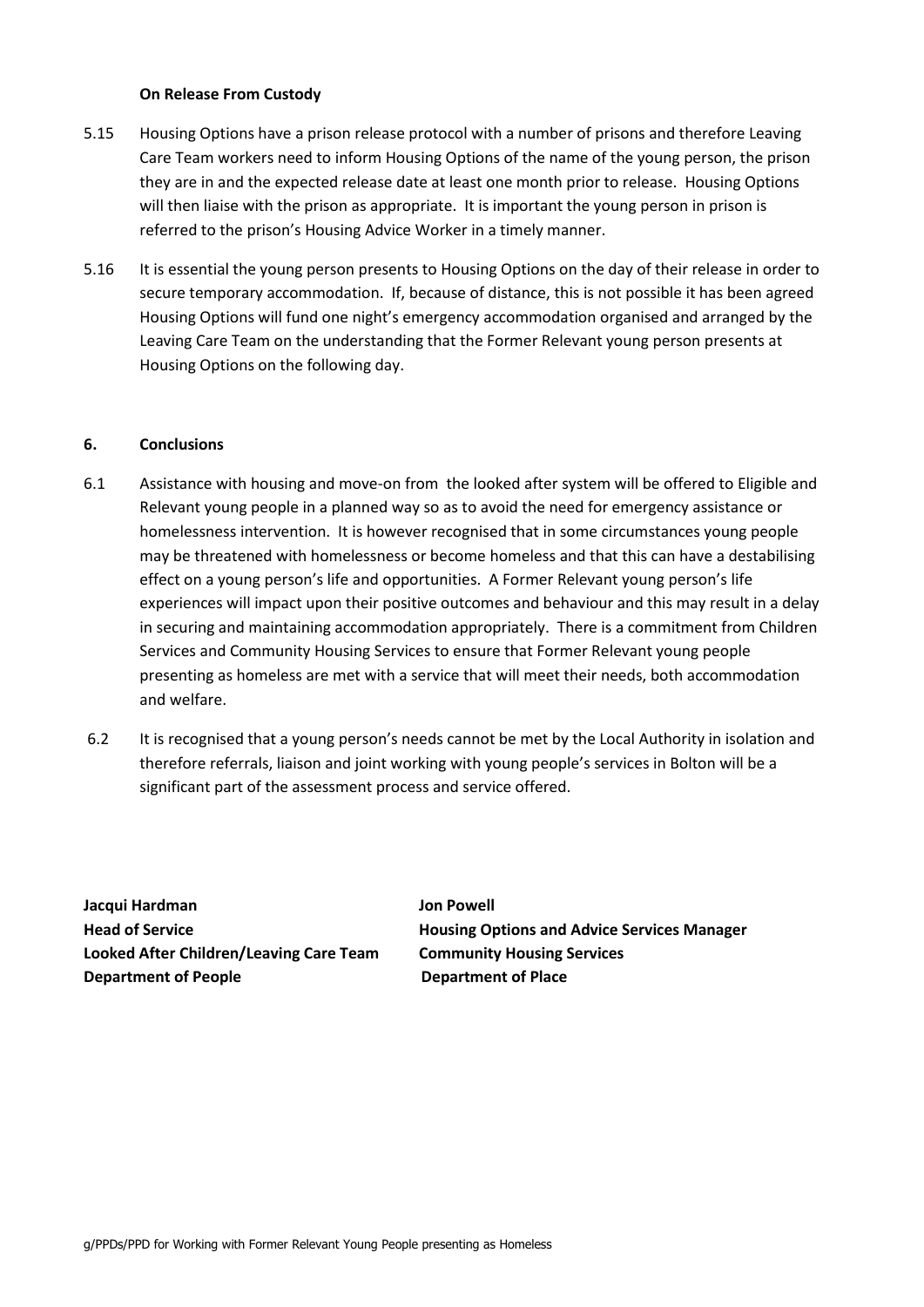#### **Appendix A**

#### **INFORMATION FOR HOUSING RE PRIORITY STATUS (PRO FORMA)**

To be completed by Leaving Care Team and sent to Julie Waring at Homeless Welfare with Housing Registration Form.

**Name: Dob:**

**Name of Worker: Contact number:**

1. **Application** *Is this application for a tenancy part of an agreed move on plan or response to crisis. Please explain?*

2. **Worker analysis of why the young person is currently considered suitable to be given their own tenancy** *(include in this, information from the Pathway Plan about accommodation issues and look at independence skills around the area of maintaining a tenancy. Be aware that this is about your professional judgement because you are indicating that this young person is ready for their own tenancy and you have to justify this judgement)*

3. **History of accommodation** *(general if the young person is only just leaving residential or foster care, but more specific if they have been in supported accommodation project/scheme and indicate how well they have managed with this).*

4. **List of agencies and informal support systems involved with the young person and the support offered** *(include Leaving Care Team support package for at least the initial three months of the tenancy, eg how often you will visit and also give an indication of the level of support likely to be offered by Leaving Care Team after this time. Include family support if this is likely to be offered and how proactive this is likely to be).*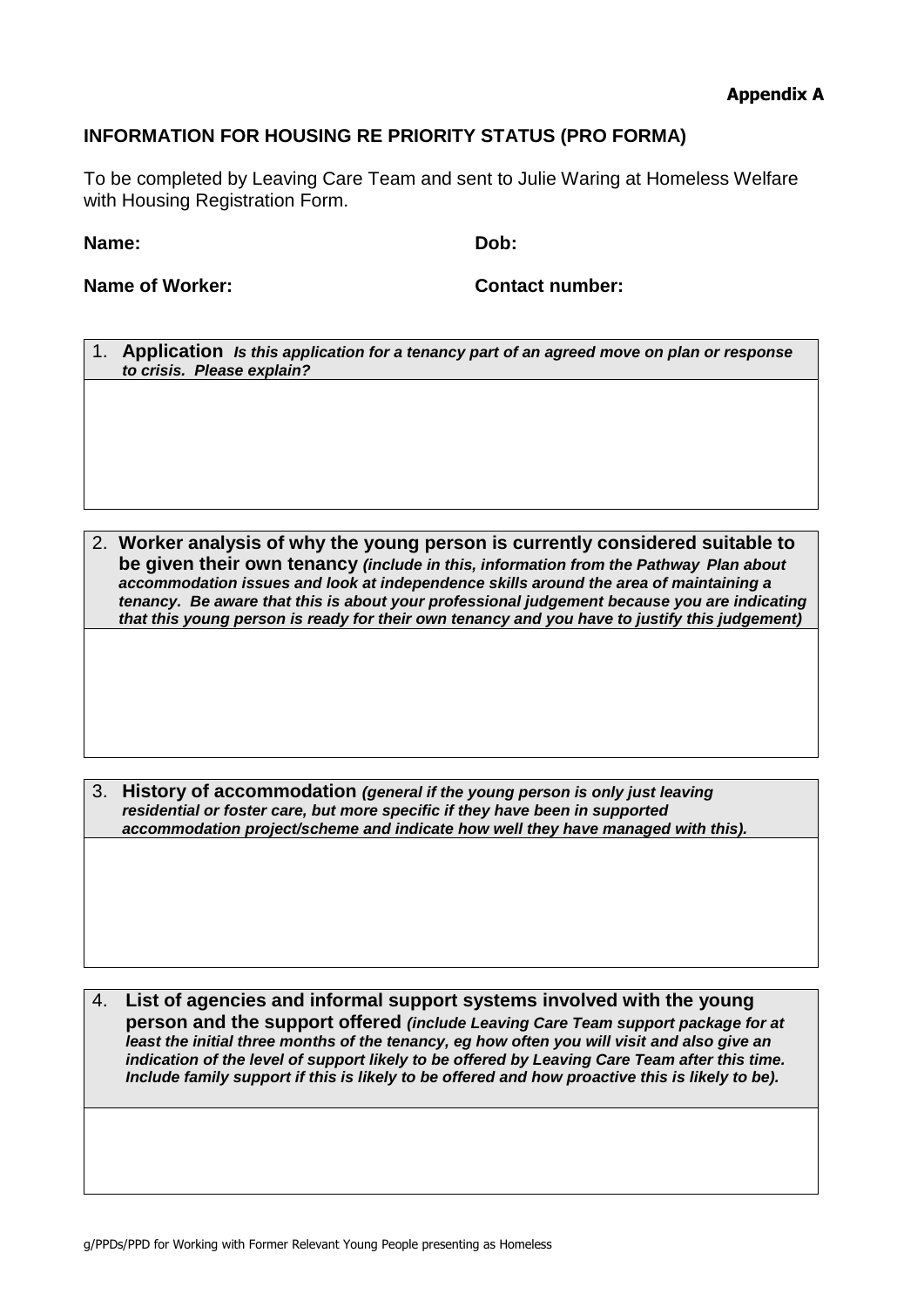5. **Engagement of young person with Leaving Care and other agencies**  *(eg whether they attend appointments etc)*

6. **Areas of concern** *(indicate in this section any risks you have assessed the young person to pose to professionals and themselves, eg solvent misuse, chaotic lifestyle etc. It might be that you can only comment about the risks they have posed to you and so make this clear).*

7. **List of employment/training/education**

8. **Financial issues** *(eg, whether we are financially responsible for the rent payments and indicate for how long that will continue)***.**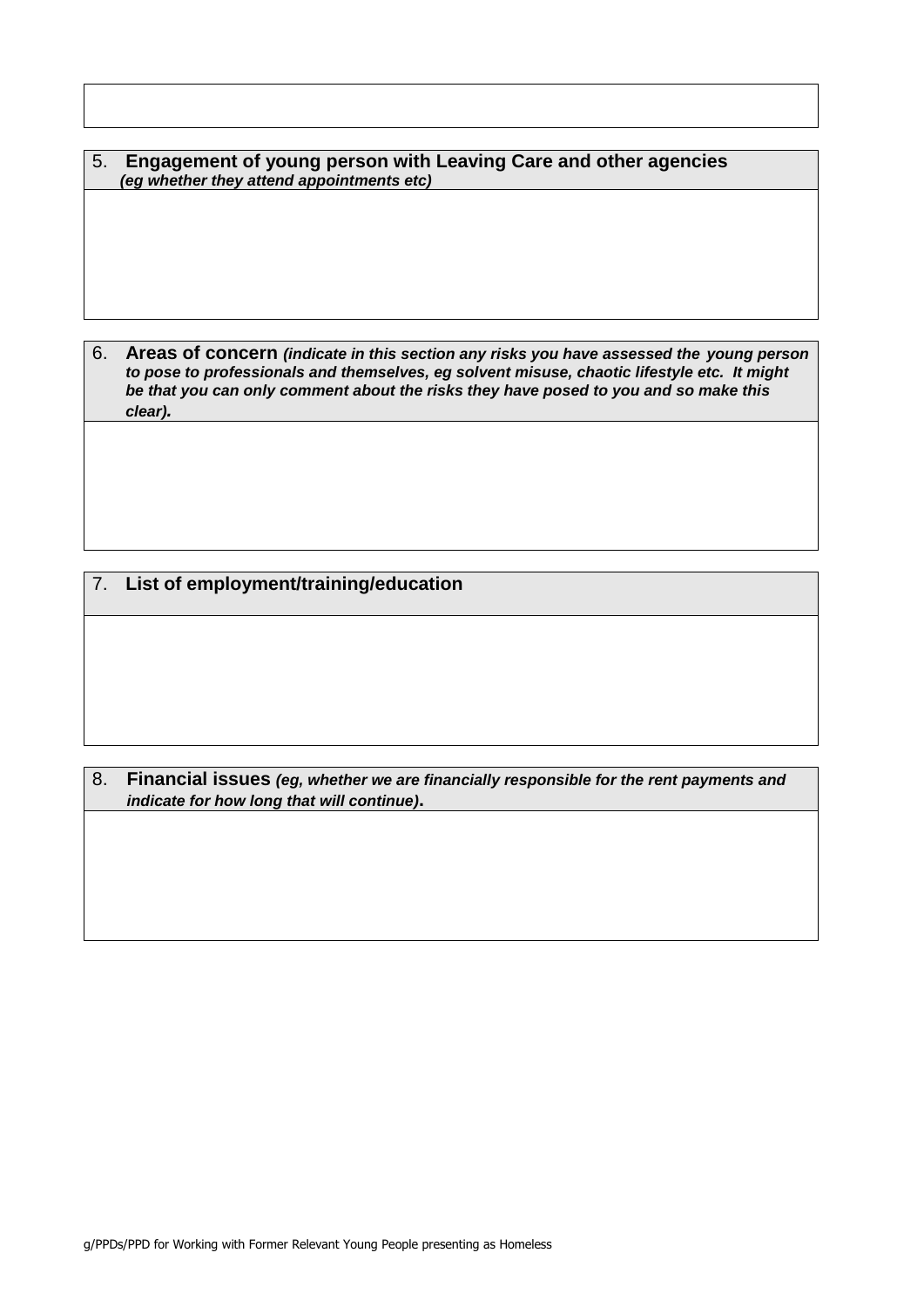#### **Appendix B**

#### FORMER RELEVANT YOUNG PERSON REFERRAL T0 HOUSING OPTIONS

| NINO:                                                                                                                                                                                                                         |       |                                     |  |
|-------------------------------------------------------------------------------------------------------------------------------------------------------------------------------------------------------------------------------|-------|-------------------------------------|--|
|                                                                                                                                                                                                                               |       |                                     |  |
|                                                                                                                                                                                                                               |       |                                     |  |
| Last 5 Years Addresses:                                                                                                                                                                                                       |       |                                     |  |
|                                                                                                                                                                                                                               |       | from                                |  |
|                                                                                                                                                                                                                               |       | <u>_from______________________</u>  |  |
|                                                                                                                                                                                                                               |       | <u>_from_______________________</u> |  |
| <u> 1989 - Johann John Harry Harry Harry Harry Harry Harry Harry Harry Harry Harry Harry Harry Harry Harry Harry</u>                                                                                                          |       |                                     |  |
| <b>Leaving Care Worker</b>                                                                                                                                                                                                    |       |                                     |  |
| Referred by:                                                                                                                                                                                                                  | date: |                                     |  |
| Reason for Homelessness:                                                                                                                                                                                                      |       |                                     |  |
| the control of the control of the control of the control of the control of the control of the control of the control of the control of the control of the control of the control of the control of the control of the control |       |                                     |  |
|                                                                                                                                                                                                                               |       |                                     |  |
|                                                                                                                                                                                                                               |       |                                     |  |
|                                                                                                                                                                                                                               |       |                                     |  |
|                                                                                                                                                                                                                               |       |                                     |  |
|                                                                                                                                                                                                                               |       |                                     |  |
|                                                                                                                                                                                                                               |       |                                     |  |
|                                                                                                                                                                                                                               |       |                                     |  |
|                                                                                                                                                                                                                               |       |                                     |  |
|                                                                                                                                                                                                                               |       |                                     |  |
| Risk Issues:                                                                                                                                                                                                                  |       |                                     |  |
|                                                                                                                                                                                                                               |       |                                     |  |
|                                                                                                                                                                                                                               |       |                                     |  |
|                                                                                                                                                                                                                               |       |                                     |  |
|                                                                                                                                                                                                                               |       |                                     |  |
| Other agencies involved:                                                                                                                                                                                                      |       |                                     |  |
|                                                                                                                                                                                                                               |       |                                     |  |
|                                                                                                                                                                                                                               |       |                                     |  |